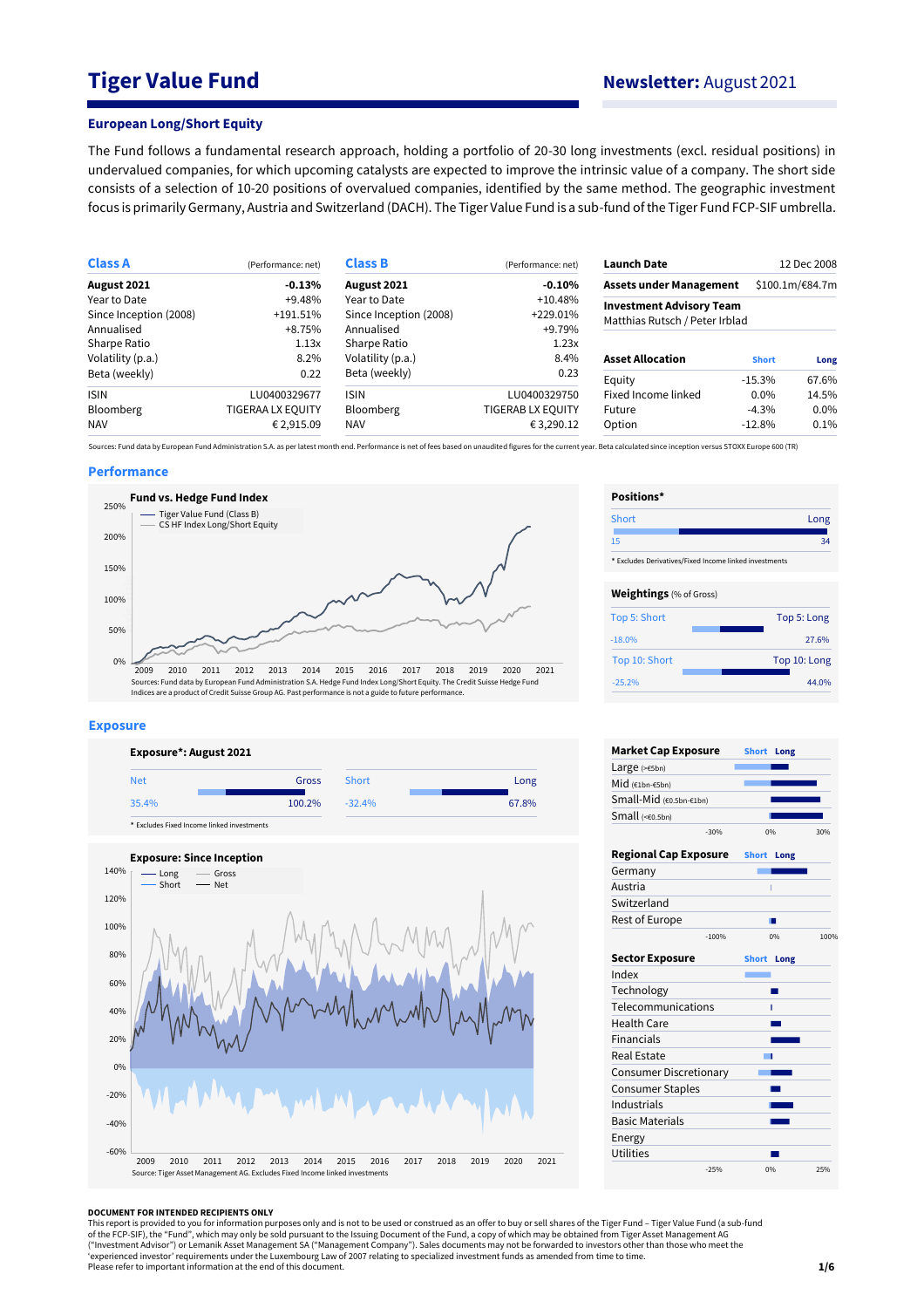## **Commentary: Minor portfolio adjustments in August**

In August, the Tiger Value Fund ("TVF") had a performance of -0.13% (class A), -0.10% (class B) and -0.12% (class U), making a cumulative net return of +9.48% (class A), +10.48% (class B) and +10.01% (class U) for the year-to-date.

We increased our net equity exposure from 30.4% to 35.4% by reducing our short exposure from 36.4% to 32.4% through taking profit in a few single shorts and also by reducing our index put option exposure somewhat. On the long side we made only very minor portfolio adjustments in August.

Our top long contributors were Apontis Pharma (+42bp), GK Software (+35bp), Metro (+28bp) and Zeal (+28bp). The positive trend for Apontis continued in August with the stock climbing another +11% after releasing its full Q2 results. GK Software gained +19% in August after releasing an exceptionally strong Q2 boosted by new customers and the tax registration law (fiscalization) driving strong cloud revenues with a significant contribution margin. Excluding one-off gains from the sale of AWEK microdata, GK Software reported an EBITDA margin of 23% (up from 11% in Q220). While we still believe in the long-term growth story of GK Software, we trimmed our position somewhat after the recent strong share price performance. Metro was up in August after its guidance upgrade and encouraging results driven by the reopening of the hospitality sector. Also, the current quarter looks strong, and we should see significant profit growth over the coming years post the pandemic driven by topline growth and additional cost savings. Zeal shares rebounded after its Q2 results presentation as management confirmed it sees strong growth prospects both from instant win games and lottery products. Also, Zeal´s key product "Euro Jackpot" will become more profitable in 2022 as the jackpot will be lifted to Eur 120m (Eur 90m before) and a second drawing per week will be added, significantly increasing the jackpot build up in future which will accelerate Zeal's profit growth further.

On the negative side Bayer burdened our performance by -40bp after its Q2 profit warning. We trimmed our Bayer position but will stay invested. The next key triggers will be the Q3 results and the decision by the US Supreme Court whether to take Bayer´s petition for review in a Roundup lawsuit. In addition, our index hedges detracted -49bp from our August performance while our single short book only had a minor negative attribution of -3bp in an overall rising equity market.

## **Outlook: Continued unwavering QE supports stocks despite economic headwinds**

Despite continued weakening economic leading indicators, European equites advanced for a  $7<sup>th</sup>$  consecutive month with the DAX gaining +1.9% and the Stoxx Europe 600 TR increasing +2.2%. The best performing sectors were the interest rate sensitive sectors like Technology (+6.2%) and Utilities (+4.2%).

After a brief underperformance from November to early March (the vaccine and re-opening rally), growth stocks have been outperforming value again for the last few months and this trend continued in August. The growth/value ratio (as measured by MSCI Europe Growth Index and MSCI Value Index) is now back close to the peak levels of last November. The catalyst has been the weakening economic data of late and the continued spread of COVID-19 and especially the Delta variant. The recent scientific data demonstrating a reduced vaccine immune response to the Delta variant has weakened the case for a quick resumption to normality and it now seems more likely that COVID-19 will continue to affect the global economy also in 2022.

Recent economic data has been rather disappointing. The German IFO Business Climate survey weakened for the second consecutive month in August. In China, the official August Non-manufacturing PMI survey came in at a surprisingly low level of 47.5 (the lowest level since the COVID crash of February 2020) and the Manufacturing PMI reading of 50.1 was barely in expansionary territory. On Friday, the US employment report (NFP) for August came in at a very disappointing +235k vs. +733k expected again highlighting the weakening economic momentum in the US.

Meanwhile inflation readings remain at an elevated level with German August CPI of +3.9% y/y and the August Euro area CPI of  $+3.0\%$  y/y, the highest since 2011. With continued supply constraints and pending second round effects coming shortly, inflation is likely to remain elevated in coming months. The higher inflation is already affecting consumer confidence negatively with the EC Consumer Confidence survey showing its first monthly decline in July and the US Conference Board Consumer Confidence index declining for the second consecutive month in August.

#### **DOCUMENT FOR INTENDED RECIPIENTS ONLY**

This report is provided to you for information purposes only and is not to be used or construed as an offer to buy or sell shares of the Tiger Fund – Tiger Value Fund (a sub-fund of the FCP-SIF), the "Fund", which may only be sold pursuant to the Issuing Document of the Fund, a copy of which may be obtained from Tiger Asset Management AG ("Investment Advisor") or Lemanik Asset Management SA ("Management Company"). Sales documents may not be forwarded to investors other than those who meet the 'experienced investor' requirements under the Luxembourg Law of 2007 relating to specialized investment funds as amended from time to time. Please refer to important information at the end of this document.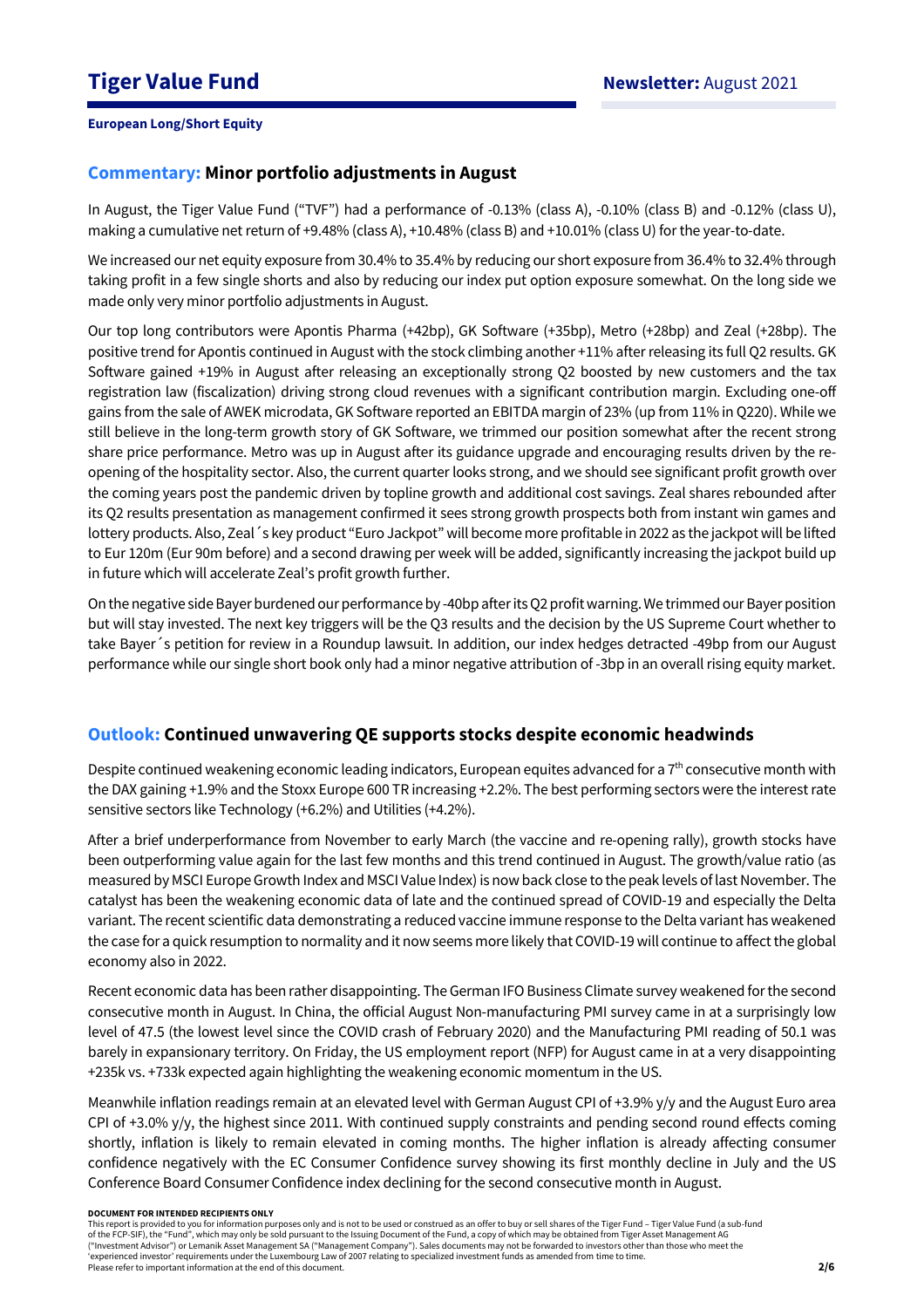# **Tiger Value Fund Newsletter:** August 2021

### **European Long/Short Equity**

The uncertain economic outlook has caused the ECB and the Federal Reserve to delay the expected tapering of their asset purchase programs despite continued high inflation readings. Originally it was expected that the FED would announce details of tapering their asset purchase programme at the Jackson Hole Symposium, nevertheless at the main event Chairman Powell did not give any indication of when tapering would begin.

Many companies that we have spoken to recently are expecting the main impact of the input cost inflation to hit in H2 21. With an overall weaker economic outlook and likely margin pressure to come, the earnings outlook in various sectors is rather muted which offers some good shorting opportunities for the Q3 reporting season. Also, the Fund is partly positioned to profit from rising raw material prices and higher logistic costs. In addition, we continue to focus on catalyst driven investments with strong idiosyncratic drivers such as out top performers in August (Apontis and GK Software) and are likely to remain at our current net exposure of 35.4% in the coming month.

**Tiger Value Fund Team,**  5 th September 2021

**DOCUMENT FOR INTENDED RECIPIENTS ONLY**

This report is provided to you for information purposes only and is not to be used or construed as an offer to buy or sell shares of the Tiger Fund – Tiger Value Fund (a sub-fund<br>of the FCP-SIF), the "Fund", which may only ("Investment Advisor") or Lemanik Asset Management SA ("Management Company"). Sales documents may not be forwarded to investors other than those who meet the 'experienced investor' requirements under the Luxembourg Law of 2007 relating to specialized investment funds as amended from time to time. Please refer to important information at the end of this document.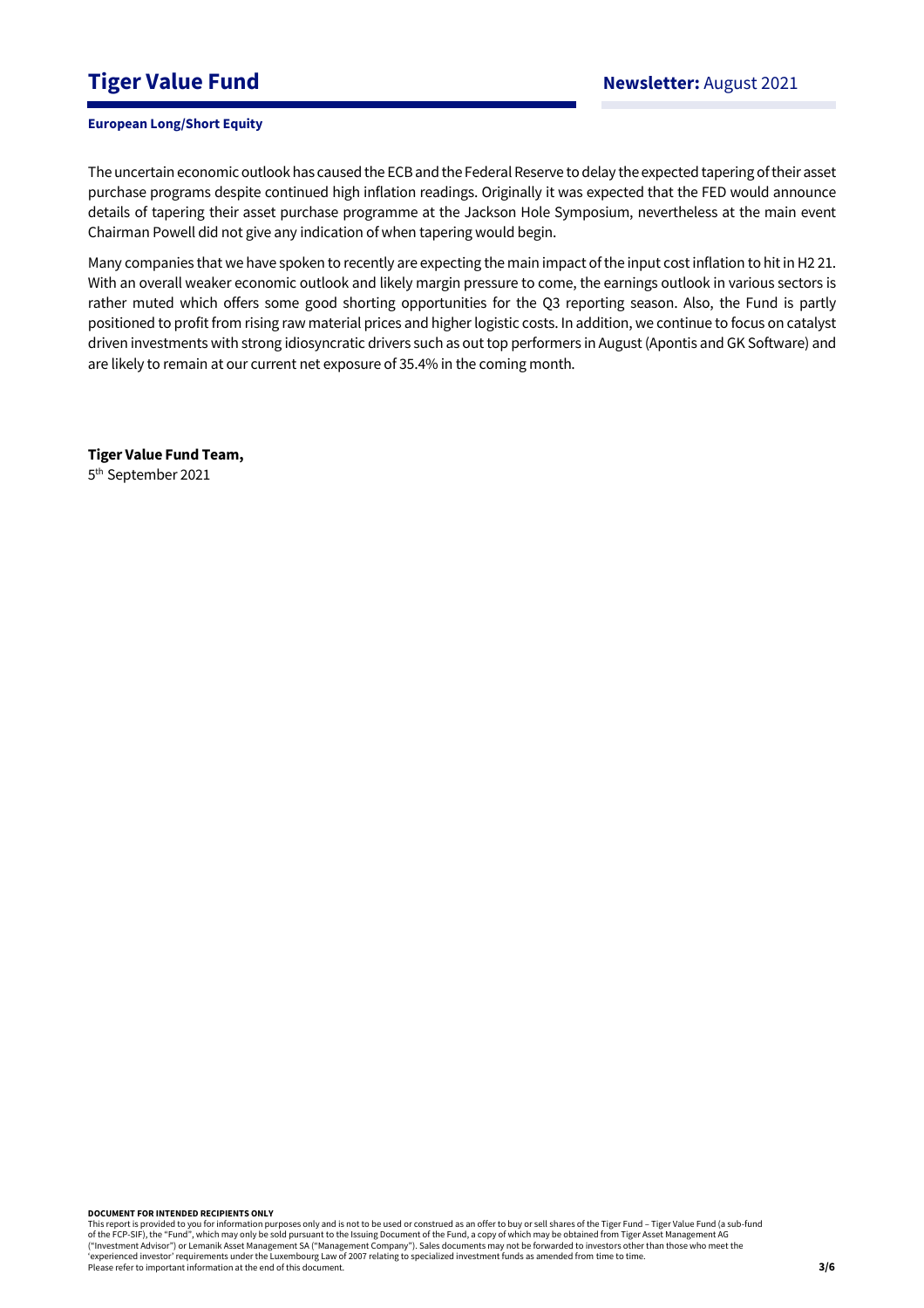# **Monthly Net Return**

| <b>Share Class A</b> | Jan           | Feb            | Mar      | Apr      | May      | Jun      | Jul      | Aug      | Sep                      | Oct                      | Nov                      | Dec      | Year                                                         |
|----------------------|---------------|----------------|----------|----------|----------|----------|----------|----------|--------------------------|--------------------------|--------------------------|----------|--------------------------------------------------------------|
| 2021                 | 2.28%         | 2.24%          | 1.62%    | 0.42%    | 0.97%    | 0.55%    | 1.19%    | $-0.13%$ | ÷,                       | ÷,                       | i,                       |          | 9.48%<br>- (Year-to-Date)                                    |
| 2020                 | 2.02%         | $-4.01%$       | $-6.80%$ | 7.77%    | 2.84%    | 7.79%    | 1.31%    | 2.69%    | 0.76%                    | $-3.66%$                 | 7.84%                    | 6.85%    | 26.90%                                                       |
| 2019                 | 4.37%         | 0.23%          | $-0.91%$ | 1.44%    | $-4.53%$ | 1.09%    | 2.81%    | 1.72%    | 0.49%                    | 1.98%                    | 3.69%                    | 2.92%    | 16.05%                                                       |
| 2018                 | 0.02%         | $-0.11%$       | $-2.45%$ | 0.09%    | $-0.17%$ | $-3.99%$ | 2.20%    | $-2.14%$ | $-1.58%$                 | $-3.14%$                 | $-2.73%$                 | $-7.43%$ | $-19.73%$                                                    |
| 2017                 | 1.96%         | 1.31%          | 3.33%    | 0.22%    | 2.12%    | 0.97%    | $-1.07%$ | $-1.23%$ | $-0.77%$                 | 0.45%                    | 0.39%                    | 0.41%    | 8.30%                                                        |
| 2016                 | $-3.91%$      | 0.21%          | 4.43%    | 1.40%    | $-0.99%$ | $-1.85%$ | 0.91%    | 1.05%    | 0.41%                    | 0.22%                    | 0.15%                    | 2.70%    | 4.58%                                                        |
| 2015                 | 2.07%         | 3.13%          | 4.23%    | 0.99%    | 1.54%    | $-1.60%$ | 1.41%    | $-1.20%$ | $-2.10%$                 | 3.89%                    | 1.45%                    | 1.60%    | 16.29%                                                       |
| 2014                 | 1.88%         | 2.56%          | 0.63%    | 2.61%    | 0.63%    | $-0.34%$ | $-2.19%$ | $-0.42%$ | $-1.20%$                 | $-1.32%$                 | 1.83%                    | 1.14%    | 5.82%                                                        |
| 2013                 | 3.57%         | 1.49%          | $-0.66%$ | 0.24%    | 2.70%    | $-0.67%$ | 0.95%    | 0.07%    | 3.00%                    | 2.66%                    | 1.14%                    | $-0.54%$ | 14.73%                                                       |
| 2012                 | 4.48%         | 1.51%          | 1.35%    | $-1.68%$ | $-1.05%$ | $-0.37%$ | $-0.59%$ | 0.69%    | 1.85%                    | 0.57%                    | $-0.53%$                 | 1.44%    | 7.79%                                                        |
| 2011                 | 3.43%         | $-0.21%$       | 1.47%    | 2.14%    | 0.25%    | $-0.81%$ | $-1.32%$ | $-3.41%$ | 0.45%                    | $-1.72%$                 | $-2.24%$                 | 0.86%    | $-1.31%$                                                     |
| 2010                 | 0.50%         | 0.06%          | 2.22%    | $-0.32%$ | $-3.08%$ | 2.04%    | 0.05%    | 0.58%    | 3.25%                    | 1.62%                    | 0.18%                    | $-0.41%$ | 6.75%                                                        |
| 2009                 | 0.56%         | 1.73%          | 0.46%    | 2.87%    | 3.60%    | 5.51%    | 1.21%    | 4.35%    | 1.05%                    | 0.62%                    | 1.26%                    | $-1.29%$ | 24.04%                                                       |
| 2008                 | $\frac{1}{2}$ | $\overline{a}$ | ł,       | ÷,       |          |          | ÷,       | ÷,       | ł,                       | ÷                        | ÷,                       | 0.003%   | 0.003%                                                       |
|                      |               |                |          |          |          |          |          |          |                          |                          |                          |          | 8.75%<br>(Share Class A % Annualised Return Since Inception) |
| <b>Share Class B</b> | Jan           | Feb            | Mar      | Apr      | May      | Jun      | Jul      | Aug      | Sep                      | Oct                      | Nov                      | Dec      | Year                                                         |
| 2021                 | 2.46%         | 2.43%          | 1.81%    | 0.48%    | 1.07%    | 0.62%    | 1.30%    | $-0.10%$ | ÷,                       | $\overline{\phantom{a}}$ | $\overline{\phantom{a}}$ |          | - (Year-to-Date) 10.48%                                      |
| 2020                 | 2.06%         | $-3.97%$       | $-6.76%$ | 7.81%    | 2.89%    | 7.64%    | 1.36%    | 2.90%    | 0.84%                    | $-3.62%$                 | 8.13%                    | 7.31%    | 28.35%                                                       |
| 2019                 | 4.41%         | 0.26%          | $-0.87%$ | 1.48%    | $-4.49%$ | 1.13%    | 2.86%    | 1.76%    | 0.53%                    | 2.03%                    | 3.73%                    | 2.96%    | 16.64%                                                       |
| 2018                 | 0.07%         | $-0.07%$       | $-2.41%$ | 0.13%    | $-0.13%$ | $-3.95%$ | 2.25%    | $-2.10%$ | $-1.54%$                 | $-3.09%$                 | $-2.69%$                 | $-7.40%$ | $-19.33%$                                                    |
| 2017                 | 2.13%         | 1.43%          | 3.58%    | 0.27%    | 2.30%    | 1.07%    | $-1.03%$ | $-1.19%$ | $-0.73%$                 | 0.50%                    | 0.43%                    | 0.45%    | 9.47%                                                        |
| 2016                 | $-3.87%$      | 0.26%          | 4.49%    | 1.52%    | $-1.01%$ | $-1.84%$ | 0.95%    | 1.10%    | 0.46%                    | 0.27%                    | 0.20%                    | 2.91%    | 5.30%                                                        |
| 2015                 | 2.09%         | 3.33%          | 4.55%    | 1.09%    | 1.69%    | $-1.68%$ | 1.53%    | $-1.24%$ | $-2.06%$                 | 4.03%                    | 1.58%                    | 1.74%    | 17.69%                                                       |
| 2014                 | 2.04%         | 2.75%          | 0.71%    | 2.81%    | 0.70%    | $-0.32%$ | $-2.15%$ | $-0.37%$ | $-1.16%$                 | $-1.28%$                 | 1.87%                    | 1.19%    | 6.84%                                                        |
| 2013                 | 3.78%         | 1.62%          | $-0.67%$ | 0.30%    | 2.91%    | $-0.69%$ | 1.05%    | 0.11%    | 3.23%                    | 2.87%                    | 1.24%                    | $-0.53%$ | 16.15%                                                       |
| 2012                 | 4.52%         | 1.55%          | 1.39%    | $-1.64%$ | $-1.01%$ | $-0.33%$ | $-0.54%$ | 0.73%    | 1.89%                    | 0.61%                    | $-0.49%$                 | 1.40%    | 8.23%                                                        |
| 2011                 | 3.62%         | $-0.18%$       | 1.56%    | 2.27%    | 0.21%    | $-0.71%$ | $-1.28%$ | $-3.37%$ | 0.49%                    | $-1.68%$                 | $-2.20%$                 | 0.90%    | $-0.59%$                                                     |
| 2010                 | 0.57%         | 0.10%          | 2.40%    | $-0.28%$ | $-3.04%$ | 2.08%    | 0.05%    | 0.62%    | 3.32%                    | 1.80%                    | 0.19%                    | $-0.36%$ | 7.57%                                                        |
| 2009                 | 0.62%         | 1.87%          | 0.52%    | 3.25%    | 3.90%    | 5.95%    | 1.34%    | 4.62%    | 1.08%                    | 0.70%                    | 1.38%                    | $-1.26%$ | 26.51%                                                       |
| 2008                 | ÷,            | ÷,             | ÷,       | ÷,       | ÷,       |          | ł,       | ÷,       | $\overline{\phantom{a}}$ | ÷,                       | ÷,                       | 0.02%    | 0.02%                                                        |
|                      |               |                |          |          |          |          |          |          |                          |                          |                          |          | 9.79%<br>(Share Class B% Annualised Return Since Inception)  |
| <b>Share Class U</b> | Jan           | Feb            | Mar      | Apr      | May      | Jun      | Jul      | Aug      | Sep                      | Oct                      | Nov                      | Dec      | Year                                                         |
| 2021                 | 2.40%         | 2.33%          | 1.67%    | 0.50%    | 1.02%    | 0.58%    | 1.25%    | $-0.12%$ | ÷,                       | $\overline{\phantom{a}}$ | $\overline{\phantom{a}}$ |          | - (Year-to-Date) 10.01%                                      |
| 2020                 | 2.19%         | $-3.87%$       | $-6.46%$ | 7.87%    | 2.95%    | 6.27%    | 1.41%    | 2.77%    | 0.81%                    | $-3.54%$                 | 7.85%                    | 7.39%    | 27.29%                                                       |
| 2019                 | 4.34%         | 0.43%          | $-0.65%$ | 1.69%    | $-4.27%$ | 1.31%    | 3.06%    | 2.07%    | 0.73%                    | 2.27%                    | 3.38%                    | 3.18%    | 18.68%                                                       |
| 2018                 | 0.24%         | $-0.04%$       | $-2.21%$ | 0.24%    | 0.20%    | $-3.78%$ | 2.41%    | $-1.91%$ | $-1.23%$                 | $-2.86%$                 | $-2.44%$                 | $-7.22%$ | $-17.39%$                                                    |
| 2017                 |               |                |          |          |          |          | ä,       | $-0.99%$ | $-0.91%$                 | 0.62%                    | 0.67%                    | 0.60%    | $-0.02%$                                                     |

**7.90% (Share Class U % Annualised Return Since Inception)**

**DOCUMENT FOR INTENDED RECIPIENTS ONLY**

This report is provided to you for information purposes only and is not to be used or construed as an offer to buy or sell shares of the Tiger Fund – Tiger Value Fund (a sub-fund<br>of the FCP-SIF), the "Fund", which may only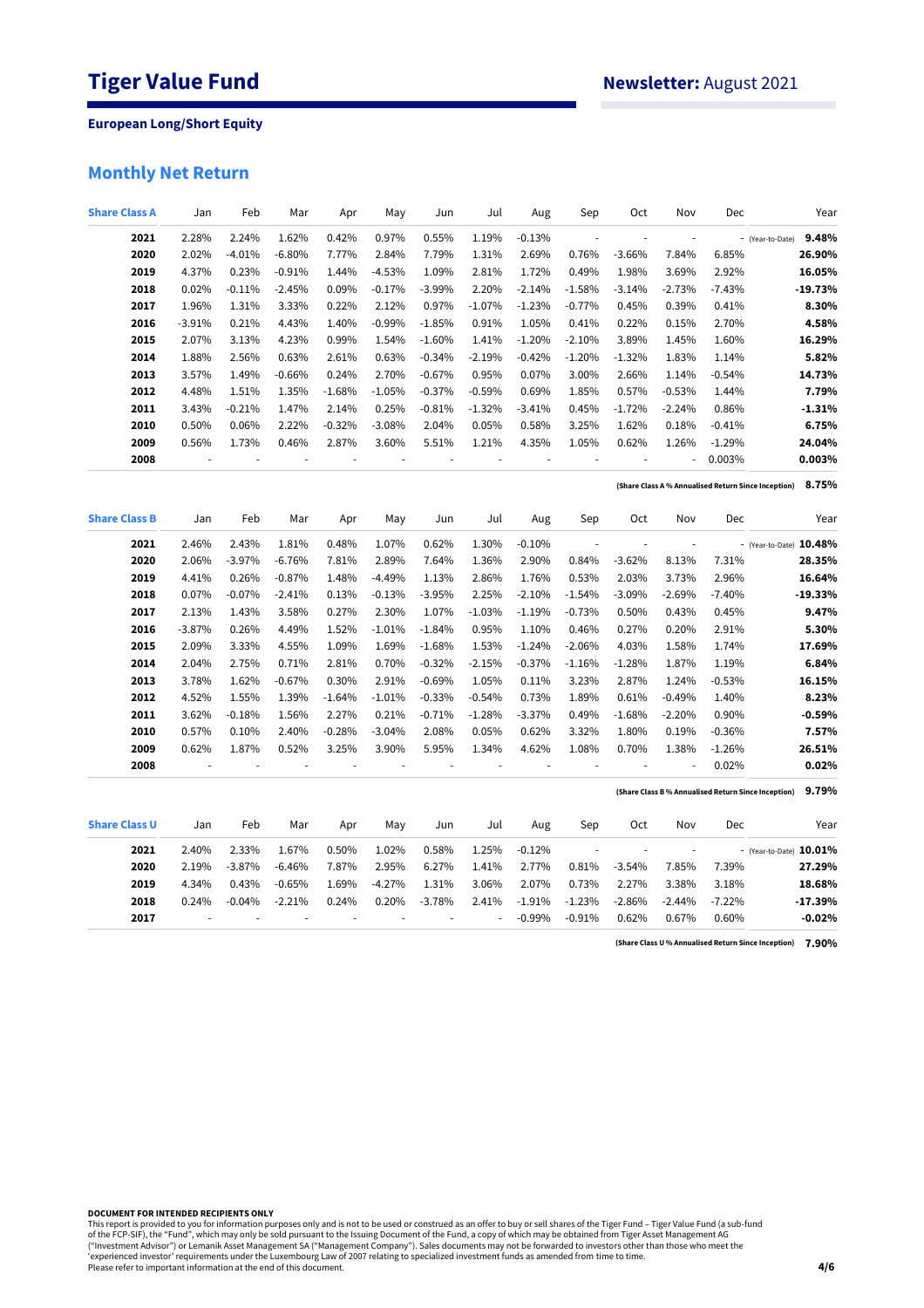## **Share Classes and Performance**

| <b>Share Class</b>        | <b>Class A</b>    | <b>Class B</b>    | <b>Class U</b>    | <b>Class V</b>      |
|---------------------------|-------------------|-------------------|-------------------|---------------------|
| <b>Investment Minimum</b> | € 125,000         | € 5,000,000       | US\$ 125,000      | € 2,500,000         |
| <b>Management Fee</b>     | 2.00%             | 1.50%             | 2.00%             | 1.50%               |
| <b>Performance Fee</b>    | 20%               | 15%               | 20%               | 20%                 |
| Redemption                | Monthly*          | 6 months          | Monthly*          | 3 months            |
| <b>Subscription</b>       | Monthly           | Monthly           | Monthly           | Monthly             |
| <b>Income Treatment</b>   | Accumulation      | Accumulation      | Accumulation      | <b>Distribution</b> |
| Date of Inception         | Dec 2008          | Dec 2008          | Aug 2017          | <b>TBA</b>          |
| <b>ISIN</b>               | LU0400329677      | LU0400329750      | LU1647855136      | LU1740273310        |
| <b>Bloomberg</b>          | TIGERAA LX EQUITY | TIGERAB LX EQUITY | TIGERVU LX EQUITY | <b>TBA</b>          |
| <b>NAV</b>                | € 2,915.09        | € 3,290.12        | \$1,372.48        | € 1,186.58          |
| <b>Performance (net)</b>  | <b>Class A</b>    | <b>Class B</b>    | <b>Class U</b>    |                     |
| August 2021               | $-0.13%$          | $-0.10%$          | $-0.12%$          |                     |
| <b>Year to Date</b>       | $+9.48%$          | $+10.48%$         | $+10.01%$         |                     |
| <b>Since inception</b>    | $+191.51%$        | $+229.01%$        | $+37.25%$         |                     |
| <b>Annualised</b>         | $+8.75%$          | +9.79%            | $+7.90%$          |                     |
| <b>Sharpe Ratio</b>       | 1.13x             | 1.23x             | <b>NM</b>         |                     |
| Volatility (p.a.)         | 8.2%              | 8.4%              | <b>NM</b>         |                     |
| <b>Beta</b>               | 0.22              | 0.23              | <b>NM</b>         |                     |

\* The redemption notice has to be faxed to the Administrator five business days prior to month end (cut-off 5pm CET). Please see the offering document for further information.<br>Sources: Fund data by European Fund Administra

# **Fund Information**

| EUR                                |
|------------------------------------|
| Luxembourg                         |
| Open-ended multi-class             |
| <b>FCP-SIF</b>                     |
| Long/Short Equity and Active Value |
| None                               |
| Yes                                |
|                                    |

# **Service Providers**

| <b>Management Company/</b><br><b>AIFM</b> | Lemanik Asset Management SA     |
|-------------------------------------------|---------------------------------|
| <b>Investment Advisor</b>                 | Tiger Asset Management AG       |
| <b>Prime Broker</b>                       | <b>SEBAB</b>                    |
| Custodian                                 | <b>SEB SA</b>                   |
| Administrator                             | European Fund Administration SA |
| <b>Auditor</b>                            | PricewaterhouseCoopers          |
| <b>Legal Advisor</b>                      | Linklaters LLP                  |



#### **DOCUMENT FOR INTENDED RECIPIENTS ONLY**

This report is provided to you for information purposes only and is not to be used or construed as an offer to buy or sell shares of the Tiger Fund – Tiger Value Fund (a sub-fund<br>of the FCP-SIF), the "Fund", which may only